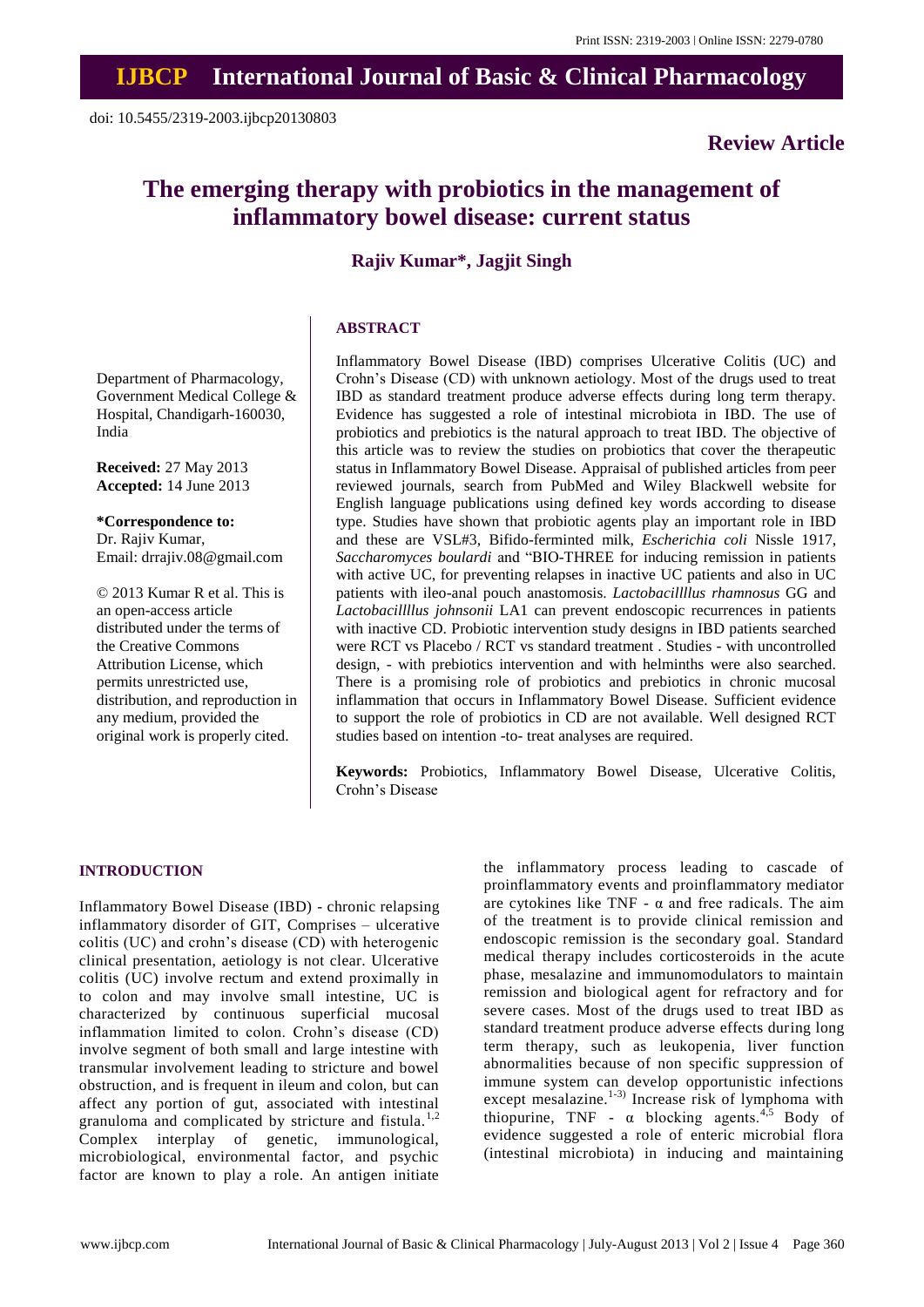intestinal inflammation with gut immune system in patients with Inflammatory Bowel Disease.<sup>6,7</sup>

A safer therapeutic alternative is offered by probiotics with or without addition of prebiotics a natural approach to IBD treatment. The yeast saccharomyces boulardii with mesalazine has been shown to maintain remission of inactive crohn's disease more effectively than mesalazine alone.<sup>8</sup>VSL#3 a probiotic mixture i.e. consisting of four strains of Lactobacillus (L Casei, L Plantarum, L acidophilus and L delbrueckii subsp. Bulgaricus), three strains of Biofidobacterium (B llongum, B brave and B infants) and one strain of Streptococcus (S salivarius subsp. Thermophilus) has been shown to prevent recurrence of pouchitis in several clinical trial, but has provided disappointing results in experimental model.<sup>9</sup>

Hence the observation carried out in experimental models does not necessarily predict same in clinical trials. There is the potential role of probiotics with or without addition of prebiotics in IBD. $^{9,10}$ 

Studies were reviewed on probiotics that cover the therapeutic status in Inflammatory Bowel Disease. Search Strategies was the appraisal of published articles from peer reviewed journals, search from PubMed and Wiley Blackwell website for English language publications using defined key words according to disease type.

## **NORMAL INTESTINAL MICROBIOTA**

Sterile GIT at birth rapidly colonized by successive waves of microorganism, comprising.<sup>13-14</sup> bacteria and stabilizes at the time of weaning.<sup>11,12</sup> Human intestinal microbial composition present in three clusters or Enterotypes and are Bacteroides, Prevotella, and Ruminococcus.<sup>13</sup> The denisity and diversity increases from stomach to colon, high interindividual diversity and microbiota is dominated by the phyla Firmicutes and Bacteroidetes. 12,14,15

Production of short chain fatty acid (SCFAs) i.e. acetate propionate and butyrate by saccharolytic bacterial fermentation of nondigestable carbohydrate. SCFAs-are– energy source for intestinal epithelial cell - affect cell proliferation, differentiation, mucus secretion and barrier function, and provide antiinflammatory and anti-oxidant function.<sup>7,13,16</sup>

## *Inflammatory Bowel Disease and Changes that occur in intestinal microbiota*

Studies have suggested that intestinal microbiota changes, mucosal bacterial counts are higher in IBD patients. 17,18 Antibiotic showed a significant benefit over placebo for inducing remission in  $CD$  and  $UC<sup>19</sup>$  Fewer fremicutes was found and low bacterial count for Faecalibacterium *Prausnitzll*<sup>20-23</sup> and bifidobacteria,<sup>24,25</sup> SCFAs production reduced. Faecal microbiota less diverse.<sup>26,27</sup> Diversity of bacteroidetes phylum also

reduced. <sup>15</sup> Increase of enterobacteriaceae, and E.  $\text{coll}^{22,25,28}$ , decrease faecal concentration of butyrate in  $UC<sup>12,29</sup>$  and significant decreases of the transcriptional activity of the mucosa associated microbiota  $-\text{IBD}.^{21}$ Molecular approaches like FISH, PCR and pyrosequencing have identified a microbial disbiosis in IBD patients.<sup>26,27</sup> CARDIS -1<sup>st</sup> CD gene identified.<sup>30,31</sup>

## *Other changes that occur in IBD*

Loss of oral tolerance to commensal bacteria in IBD, increase response to commensal bacteria – contributing the intestinal inflammation. Increase mucosal infiltration of CD4 - lymphocytes, dysfunctional dendrite cells, dysregulated macrophage induced immune response and abnormalities in regulatory pathway have been reported, $32,33$  and in CD increase production of the per (Th)-l cytokines and the Th17 cytokine interleukin (IL)- 17 have been observed.<sup>7,33,34</sup> In UC, preferential expression of Th-2 cytokines, IL-4, IL-5 and increase in IL-17 have been observed. 32,33,35 In both UC and CD reduced number of regulatory T cell have been observed.7,32

Reduced number of regulatory T cell, and genetic susceptibility observed in IBD will contribute to the loss of oral tolerance. 36

## **PROBIOTICS**

Probiotics are "live microorganisms, which when administered in adequate amount confer a health benefit to the host".  $37,38$  At the start of the 20<sup>th</sup> century, Russian Nobel prize winner Elie Metchnikoff, $39$  a scientist at the Pasteur Institute, was the first to conceptualize "Probiotics" , and the term coined in 1965 by Lilly and Stillwell. <sup>(40)</sup> Criteria: They should be of human origin, must be safe, genetically stable and able to survive passage through the GIT (\* low pH, bile and digestive enzymes), different bacterial strain can have different effects, they may act complimentarily or even synergistically.<sup>5</sup> Probiotics are bacteria, these are- lactic acid bacteria, Lactobacillus acidophilus, L. casei, L. lactis, L. helviticus, L. salivarius, L. plantrum, L. bulgaricus, L. rhamnosus, L. johnsonii, L. reuteri, L. fermentum, L. delbrueckii, Streptococcus thermophilus, Enterococcus faecium, E. faecalis, Bifidobacterium bifidum, B. breve, B. longum and Saccharomyces boulardii are commonly used probiotics.<sup>41</sup>

The probiotics when attached to the wall of intestine increase the number of beneficial bacteria and fight against harmful bacteria thus maintaining a balance between the beneficial and harmful bacteria by following mechanisms: Production of inhibitory substances, Blocking of adhesion sites by competitive inhibition, Competition for nutrients otherwise consumed by pathogenic microorganisms, Stimulation of immunity.<sup>45,46</sup>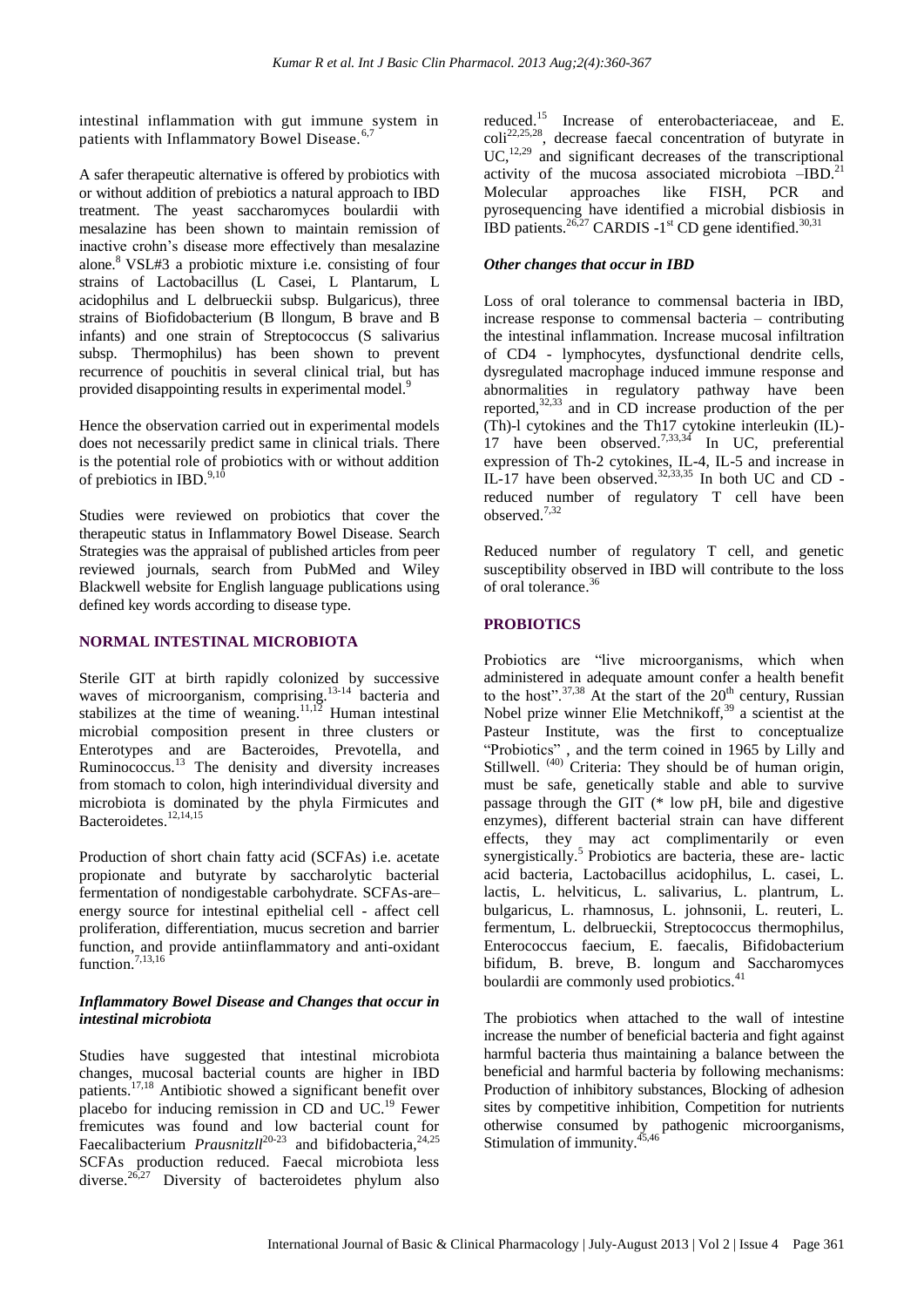Prebiotics are indigestible carbohydrates, which stimulate the growth of particular species of the microflora of the host, resulting in an ameliorated enteric function. These nondigestible food constituents act primarily by increasing the population of certain bacteria and thus quantitatively altering the microflora.<sup>41</sup> When reaching the colon, they are fermented by anaerobic bacteria, producing short-chain fatty acid (SCFA) and gas  $(CO<sub>2</sub>)$ and  $H_2$ ). As a result, intraluminal pH drops,<sup>42</sup> favouring the increase of Bifidobacteria, Lactobacilli and nonpathogenic E. coli and decreasing Bacterodaceae. These are Lactulose, Germinated barley foodstuff, Fructo-oligosaccharides, and Goat's milk oligosaccharides.<sup>41</sup>

Synbiotic**s** are substances containing both probiotics and prebiotics,<sup>41</sup> synbiotics introduced as "pharmabiotics" by Shanahan.<sup>43</sup>

### **PROBIOTIC INTERVENTION STUDIES RETRIEVED IN INFLAMMATORY BOWEL DISEASE WERE:**

A- Probiotic intervention studies retrieved in *adult ulcerative colitis patients with active disease (Table 1)*. 56- 66

B- Probiotic intervention studies retrieved in *adult patients with ulcerative colitis in remission (Table 2)*. 67-73

C- Probiotic intervention studies retrieved in adult ulcerative colitis patients with an ileo-anal pouch anastomosis (Table  $3$ ).<sup>74-77</sup>

D- Probiotic intervention studies retrieved in *adult patients with Crohn's disease (Table 4)*. 78-81

| Intervention (daily dose*)                                                                                                                            | <b>Disease</b><br>activity                 | <b>Design</b>                                     | <b>Clinical outcome</b>                                                                                        |
|-------------------------------------------------------------------------------------------------------------------------------------------------------|--------------------------------------------|---------------------------------------------------|----------------------------------------------------------------------------------------------------------------|
| Saccharomyces boulardii (750mg) +<br>mesalazine (3g)                                                                                                  | Mild to<br>moderate<br>active              | Uncontrolled<br>4wk<br>$(N=25)$                   | 68% in remission, decreased<br>clinical activity-significant <sup>56</sup>                                     |
| Bifido-fermented milk<br>[Bifidobacterium breve,<br>Bifidobacterium bifidum and<br>Lactobacillus acidophilus] $(10x10^9)$<br>Vs PL                    | Mild to<br>moderately<br>active            | <b>RCT</b> Vs no<br>additive tx.<br>$12mo (N=21)$ | Significant relapse rate, $&$ no<br>differences in colonoscopic<br>findings <sup>57,58</sup>                   |
| VSL # 3 $(9x10^{11})$ + balsalazide<br>$(2.25g)$ Vs balsalazide $(4.5g)$ Vs<br>Mesalazine (2.4g)                                                      | Moderately active                          | <b>RCT</b> Vs standard<br>$tx, 8wk (N=90)$        | Significant remission rate, &<br>faster remission induction <sup>59</sup>                                      |
| VSL # 3 $(3.6 \times 10^{12})$                                                                                                                        | Moderately active                          | Uncontrolled, 6wk<br>$(N=34)$                     | 53% entered remission, 77%<br>$decreased >3$ points in clinical<br>activity index <sup>60</sup>                |
| <b>BIO-THREE</b> (Streptococcus faecalis<br>18mg, Clostridium butyricum 90mg.<br>Bacillus mesentericus 90mg) [n=10;<br>also 100g dietary fibre daily] | Mild to<br>moderately<br>refractory active | Uncontrolled, 4wk<br>$(N=20)$                     | 45% in remission. <sup>61</sup>                                                                                |
| VSL#3 $(1.8x10^{12})$                                                                                                                                 | UC pts<br>(active+inactive)                | Uncontrolled, 5wk<br>$(N=15)$                     | Decrease in clinical disease<br>activity. <sup>62</sup>                                                        |
| Bifidobacterium longum Bb536<br>$(2-3x10^{11})$                                                                                                       | Active                                     | Uncontrolled,<br>$24$ w $k$<br>$(N=14)$           | 67% reached remission. <sup>63</sup>                                                                           |
| VSL#3 $(3.6x10^{12})$ vs PL                                                                                                                           | Mild to<br>moderately active               | RCT vs PL, 12wk<br>$(N=147)$                      | >50% improved disease activity<br>at wk 6, remission at wk 12-<br>significant <sup>64</sup>                    |
| Escherichia coli Nissle 1917 enema<br>$(4x109)$ Vs $(2x109)$ Vs $(109)$ Vs PL.                                                                        | Mild to<br>moderately active               | RCT Vs PL, 8wk<br>$(N=90)$                        | Significant remission rates as<br>per analysis <sup>65</sup>                                                   |
| 5-ASA $(2.4g)$ Vs 5-ASA +<br>Lactobacillus casei $(1.6 \times 10^9)$ orally<br>Vs 5-ASA + L. casei $(1.6 \times 10^9)$<br>rectally.                   | Mild active                                | <b>RCT</b> Vs standard<br>$tx, 8wk (N=26)$        | Improved clinical activity in 5-<br>ASA group. Improved<br>histology in both L. casei<br>groups. <sup>66</sup> |

## **Table 1: Probiotic intervention studies retrieved in adult ulcerative colitis patients with active disease.**

Daily dose\* in CFU=colony-forming units; pts=patients; PL=placebo; tx=treatment; mo=months; N=number of patients; RCT=randomized controlled trial; UC= ulcerative colitis; 5-ASA=5- aminosalicylic acid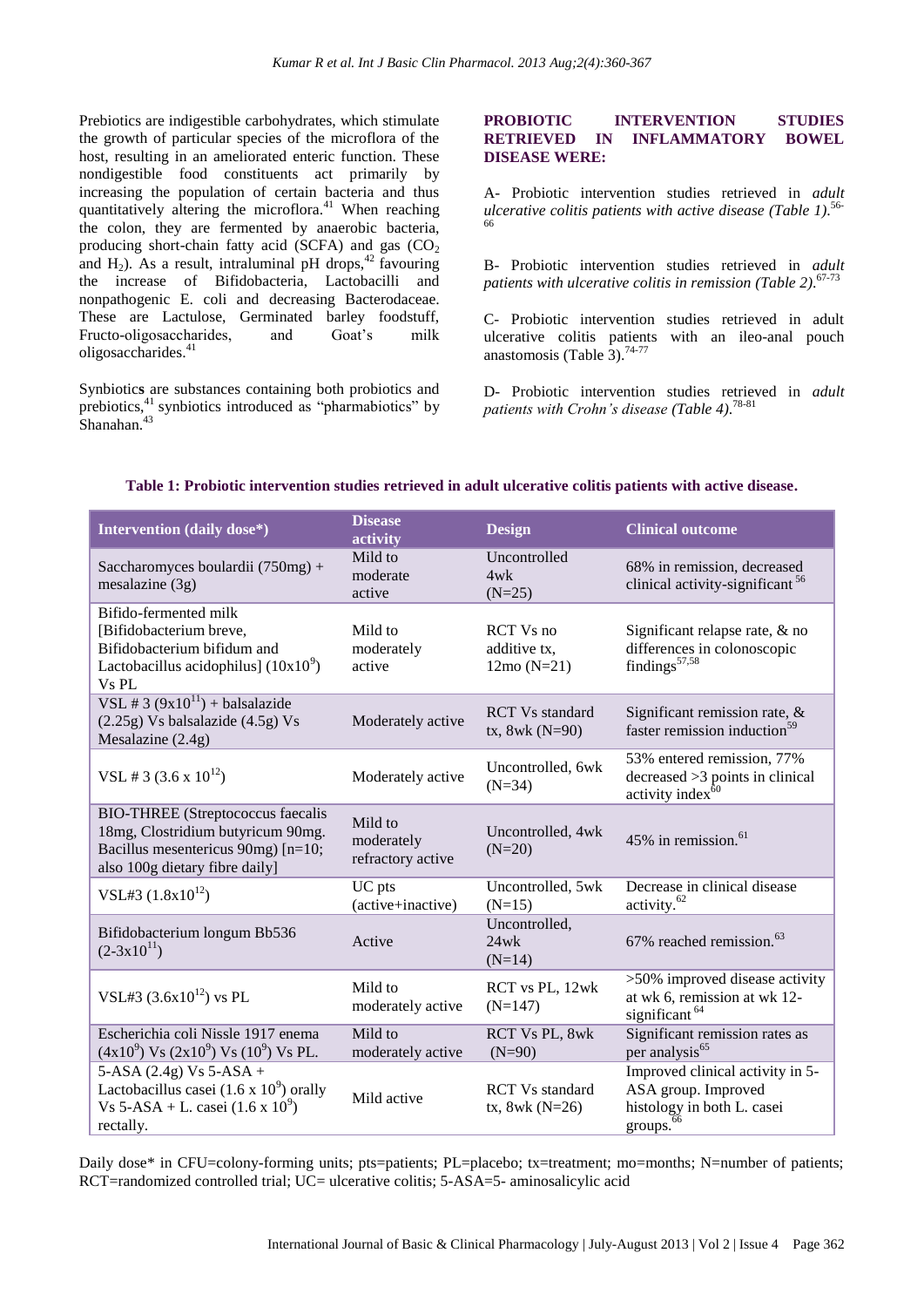| Intervention (daily dose*)                                                                                      | <b>Disease</b><br>activity                          | <b>Design</b>                                      | <b>Clinical outcome</b>                                                                                         |
|-----------------------------------------------------------------------------------------------------------------|-----------------------------------------------------|----------------------------------------------------|-----------------------------------------------------------------------------------------------------------------|
| Escherichia coli Nissle 1917<br>enema $(50x10^9)$ Vs mesalazine<br>$(3x500mg)$ .                                | Inactive                                            | <b>RCT</b> Vs standard<br>$tx, 12wk (N=103)$       | Similar relapse rate,<br>NS. <sup>67</sup>                                                                      |
| E.Coli Nissle 1917 $(50x10^9)$ Vs<br>mesalazine $(3 \times 400$ mg)                                             | Inactive (after<br>remission<br>induction)          | <b>RCT Vs standard</b><br>tx, $12\text{mo}$ (N=83) | Similar relapse rate,<br>NS. <sup>68</sup>                                                                      |
| VSL # 3 $(3x10^{12})$                                                                                           | Inactive<br>(intolerant /<br>allergic to 5-<br>ASA) | Uncontrolled 12mo<br>$(N=20)$                      | 75% maintained<br>remission. <sup>69</sup>                                                                      |
| Bifid triple viable capsule (1.26g)<br>vs PL                                                                    | Inactive after<br>inducing<br>remission             | RCT vs PL, 8wk<br>$(N=30)$                         | Significant relapse rate. $70$                                                                                  |
| Lactobacillus rhamnosus GG<br>$(18x109)$ vs mesalazine (2400mg)<br>vs L.GG $(18x10^9)$ + mesalazine<br>(2400mg) | <b>Inactive</b>                                     | RCT vs standard tx,<br>$12mo (N=187)$              | Similar relapse rate, NS.<br>No difference in clinical,<br>endoscopic and<br>histological scores. <sup>71</sup> |
| Saccharomyces boulardii<br>$(500mg) + rifaximin (400mg)$                                                        | Inactive<br>(mesalamine<br>intolerant)              | Uncontrolled, 3mo<br>$(N=6)$                       | Maintained remission<br>based on clinical<br>activity. <sup>72</sup>                                            |
| Lactobacillus acidophilus<br>$(La-5) + Bifidobacterium$<br>animalis lactis [Bb-12]<br>$91.5x10^{11}$ ) vs Pl    | Inactive                                            | RCT vs PL, 52wk<br>$(N=32)$                        | Maintenance remission. $73$                                                                                     |

**Table 2: Probiotic intervention studies retrieved in adult patients with ulcerative colitis in remission.**

Daily dose\* in CFU=colony-forming units; PL=placebo; tx=treatment; mo=months; N=number of patients; NS=not significant; RCT=randomized controlled trial; 5-ASA=5- aminosalicylic acid.

## **Table 3: Probiotic intervention studies retrieved in adult ulcerative colitis patients with an ileo-anal pouch anastomosis.**

| Intervention (daily dose*)                                 | <b>Disease activity</b>                                  | <b>Design</b>                    | <b>Clinical outcome</b>                                             |
|------------------------------------------------------------|----------------------------------------------------------|----------------------------------|---------------------------------------------------------------------|
| Escherichia coli Nissle 1917<br>$(2.5-5 \times 10^{10})$   | Active pouchitis                                         | Uncontrolled.<br>$315/56d$ (N=2) | Both in remission from day<br>50 and 5, respectively. <sup>74</sup> |
| VSL # 3 (36 x $10^{11}$ )                                  | Mild to active<br>pouchitis                              | Uncontrolled 4wk<br>$(N=23)$     | 69% in remission, Decreased<br>PDAI. <sup>75</sup>                  |
| VSL # 3 $(18 \times 10^{11})$ vs PL                        | After induction<br>remission by<br>antibiotics           | RCT vs PL, 9mo<br>$(N=40)$       | Significant relapse rate. $^{76}$                                   |
| Lactobacillus rhamnosus<br>GG $(2-4 \times 10^{10})$ vs PL | With history of<br>pouchitis (subgroup<br>had pouchitis) | RCT vs PL, 3mo<br>$(N=20)$       | No change in PDAI scores<br>between groups. $^{77}$                 |

Daily dose\* in CFU=colony-forming units; PL=placebo; mo=months; N=number of patients; RCT=randomized controlled trial; PDAI=Pouch Disease Activity Index.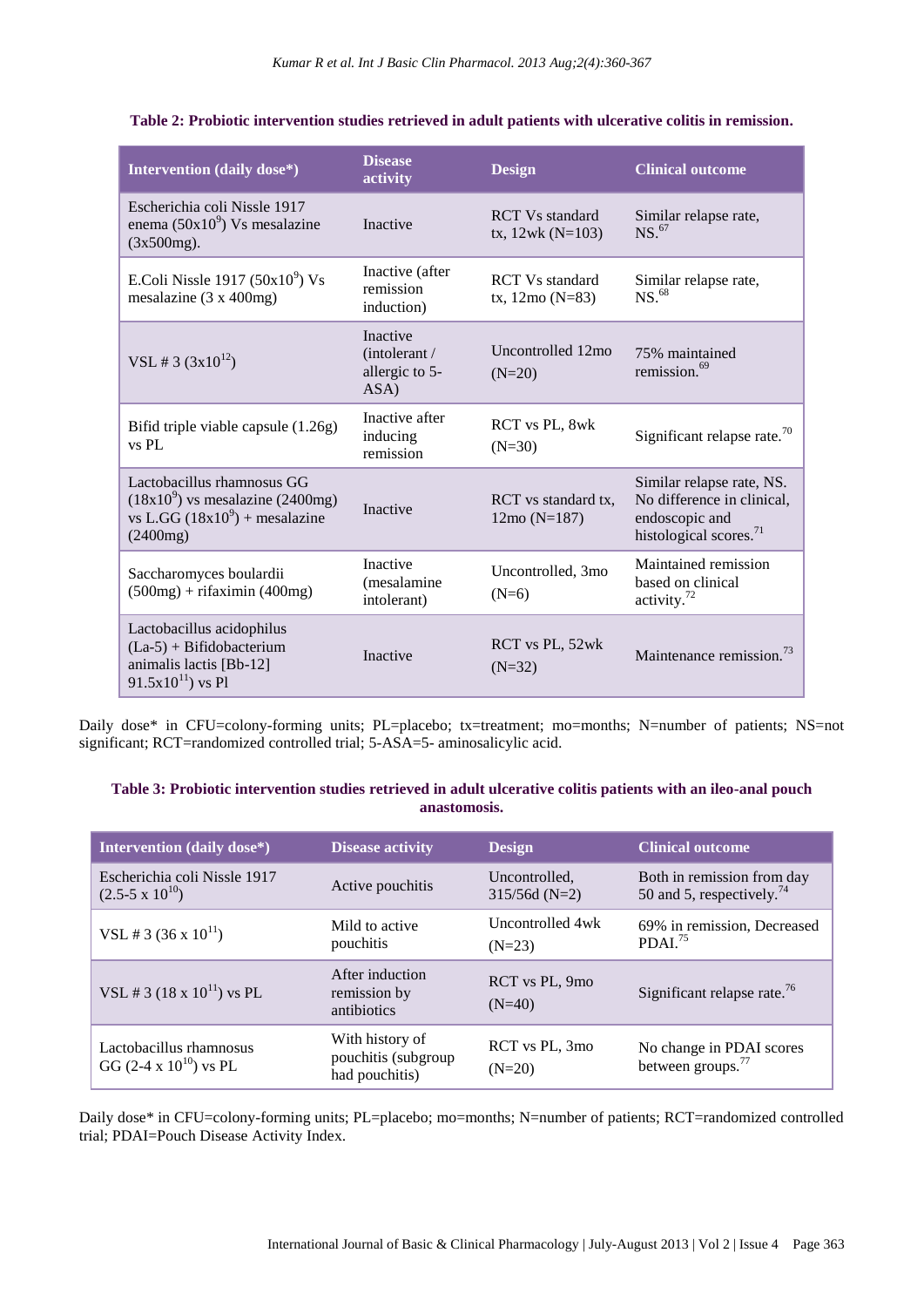| Intervention (daily dose*)                                                                                                              | <b>Disease activity</b>                                                                    | <b>Design</b>                                        | <b>Clinical outcome</b>                                                                                |
|-----------------------------------------------------------------------------------------------------------------------------------------|--------------------------------------------------------------------------------------------|------------------------------------------------------|--------------------------------------------------------------------------------------------------------|
| Prednislon + Escherichia coli<br>Nissle 1917 $(5x10^{10})$ vs<br>$prednisolon + PL$                                                     | Active, all colon                                                                          | RCT vs PL, 12mo<br>$(N=23)$                          | Entered in remission, $\&$<br>relapse rate NS. <sup>78</sup>                                           |
| Lactobacillus acidophilus,<br>Bifidobacterium,<br>Lactobacillus casei $+$<br>Streptococcus salivarius<br>subsp. Thermophilus $(8x10^9)$ | Active, disease<br>locations unknown                                                       | Uncontrolled (case<br>reports), $7-12$ mo<br>$(N=3)$ | Maintained remission but<br>1 wk abdominal pain<br>(after 7 and 8mo) in 2 of<br>$3$ pts. <sup>79</sup> |
| Saccharomyces boulardii<br>$(1g)$ + mesalazine $(2g)$ vs<br>mesalazine $(3g)$                                                           | 33-Inactive, (9 ileum, 1<br>colon, $23$ ileum +<br>colon)                                  | RCT vs standard therapy,<br>6mo $(N=33)$             | Significant relapse rate. <sup>80</sup>                                                                |
| Lactobacillus rhamnosus GG<br>$(12 \times 10^9)$ vs PL                                                                                  | 45-Inactive (10 d after<br>curative resection.<br>35 ileum, 3 colon, 7<br>$ileum + colon)$ | RCT vs PL, 12mo<br>$(N=45)$                          | Clinical relapse $&$ had<br>endoscopic recurrence of<br>those in remission. $81$                       |

**Table 4: Probiotic intervention studies retrieved in adult patients with Crohn's disease.**

Daily dose\* in CFU=colony-forming units; PL=placebo; mo=months; N=number of patients; RCT=randomized controlled trial;

#### *Role of Helminths in Inflammatory Bowel Disease:*

There is evidence from studies that Inflammatory Bowel Disease (IBD) is much less common in countries with poor sanitation and low hygiene levels, where helminth infections are common, in comparison with Western countries.<sup>54</sup> It has thus been assumed that helminths may lead to the prevention of IBD by some unknown mechanism. Studies have revealed, the use of helminths such as Trichuris *suis* for the treatment of IBD patients,<sup>55</sup> and helminths are in clinical trial.

## **DISCUSSION AND CONCLUSIONS**

Studies have revealed that probiotics affect the composition of the microbial ecosystem by competition of nutrients and adhesion sites, by the production of antimicrobial substances and / or via cell-cell communication.44,45 Probiotics affect host immune system by interaction of bacterial products, cell wall components or DNA with epithelial and gut-associated immune cell.<sup>46</sup> There is evidence from studies that probiotics causes changes in cytokine production, modulation in dendritic cell function, and increase of natural killer cell activity, and induction of regulatory T cell and defensins. $44,46,47$ 

Probiotics contribute to SCFAs, butyrate / or affect barrier function by induction of mucin secretion, by enhancement of tight junction expression and functioning,<sup>48,49</sup> also probiotics decreases epithelial cell apoptosis.

There is evidence from studies that intestinal microbiota play a role not only in the chronic mucosal inflammation in IBD but also in Irritable Bowel Syndromes (IBS), Obesity, and the Metabolic Syndrome.<sup>2,50-53</sup>

The main rationale for probiotics interventional studies is the manipulation of the indigenous intestinal microbiota composition and activity, the immune system and host barrier function.44,46,47 Studies have shown that probiotic agents play an important role in IBD, These are VSL#3, Bifido- ferminted milk, Escherichia coli Nissle 1917, Saccharomyces boulardii and "BIO-THREE for inducing remission in patients with active UC , for preventing relapses in inactive UC patients and also in UC patients with ileo-anal pouch anastomosis. Lactobacillllus rhamnosus GG and Lactobacillllus johnsonii LA1 can prevent endos -copic recurrences in patients with inactive CD. Probiotic intervention study designs in IBD patients searched were RCT vs Placebo / RCT vs standard treatment.

Studies with uncontrolled design, with prebiotics intervention and with helminths were also searched. There is a promising role of probiotics and prebiotics in chronic mucosal inflammation that occurs in Inflammatory Bowel Disease. Sufficient evidence to support the role of probiotics in CD are not available. Well designed RCT studies based on intention -to- treat analyses are required.

*Funding: No funding sources Conflict of interest: None declared Ethical approval: Not required*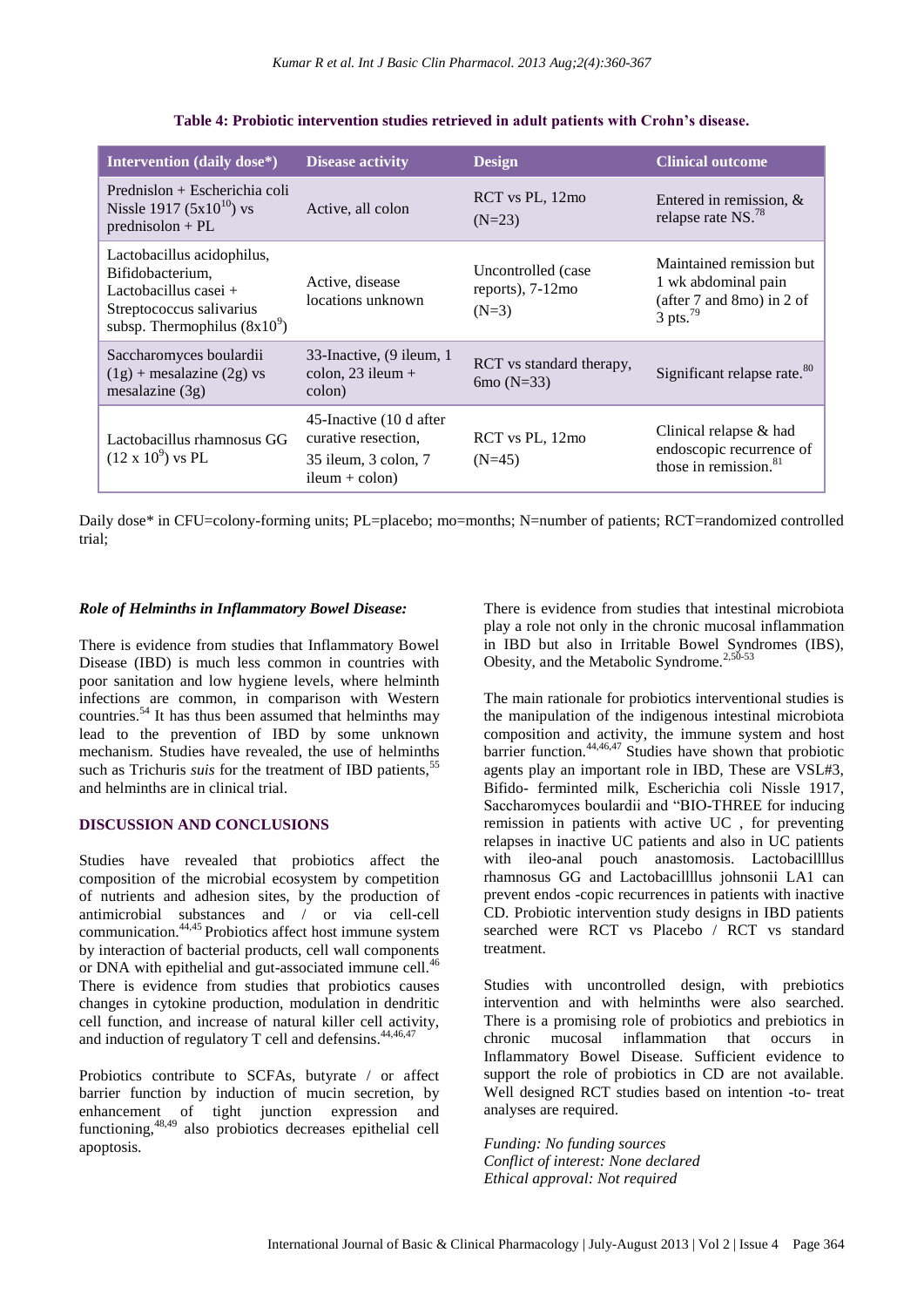#### **REFERENCES**

- 1. Bengmark S. Bioecological control of inflammatory bowel disease. Clin Nutr 2007;26:169-81.
- 2. Talley NJ, Abreu MT, Achkar JP et al. An evidencebased systematic review on medical therapies for inflammatory bowel disease. Am J Gastroenterol 2011 Apr;106 Suppl.1:S2-25;Quiz 56.
- 3. Dignass A, Van Assche, Lindsay JO et al. The second European evidence-based consensus on the diagnosis and management of Crohn's disease: current management. J Crohn's Colitis 2010 Feb;4(1):28-62.
- 4. Herrinton LJ, Weng X, Liu L et al. Role of thiopurine and anti-TNF therapy in lymphoma in inflammatory bowel disease. Am J Gastroentrol 2011 Dec;106(12):2146-53.
- 5. Timmerman HM, Koning CJ, Mulder L et al. Monostrain, multistrain and multispecies probiotics: a comparison of functionality and efficacy. Int Food Microbiol 2004 Nov 15;96 (3):219-33.
- 6. Guslandi M.Antibiotics for inflammatory bowel disease: do they work?. Eur J Gastroenterol Hepatol 2005; 17: 145-7.
- 7. Thompson-Chagoyan OC, Maldonado J, Gill A. Aetiology of inflammatory bowel disease (IBD): role of intestinal microbiota and gut-associated lymphoid tissue immune response. Clin Nutr 2005 Jun; 24 (3):339-52.
- 8. Guslandi M, et al. Saccharomyces boulardii in maintenance treatment of Crohn's disease. Dig Dis Sci 2000 Jul ; 45 (7): 1462-4.
- 9. Damaskos D, Kolios G. Probiotics and prebiotics in inflammatory bowel disease: microflora 'on the scope'. Br J Clin Pharmacol 2008; 65:453-67.
- 10. Asakura H, Suzuki K, Honma T. Recent advances in basic and clinical aspects of inflammatory bowel disease; which steps in the mucosal inflammation should we block for the treatment of inflammatory bowel disease? World J Gastroenterol 2007;13:2145-9.
- 11. Zoetendal EG, Akkermans ADL, Akkermans-van Vliet WM et al. The host genotype affects the bacterial community in the human gastrointestinal tract. Microb Ecol Health Dis 2001;13:129-34.
- 12. Takaishi H, Matsuki T et al. Imbalance in intestinal microflora constitution could be involved in the pathogenesis of inflammatory bowel disease. Int J Med Microbiol 2008 Jul;298 (5-6):463-72.
- 13. Arumugam M, Raes J, Pelletier E et al. Enterotypes of the human gut microbiome. Nature 2001 May 12;473 (7346):174-80.
- 14. Eckburg PB, Bik EM, Bernstein CN et al. Diversity of the human intestinal microbial flora. Science 2005 Jun 10;308(5728):1635-8.
- 15. Frank DN, St Amand AL, Feldman RA et al. Molecular-phylogenetic characterization of microbial community imbalances in human inflammatory bowel disease. Proc Natl Acad Sci USA 2007 Aug 21; 104(34): 13780-5.
- 16. Hamer HM, Jonkers D, Venema K et al. Review article: the role of butyrate on colonic function. Aliment Pharmacol Ther 2008 Jan 15;27(2):104-19.
- 17. Swidsinski A, Ladhoff A, Pernthaler A et al. Muscosal flora in inflammatory bowel disease. Gastroenterology 2002;122(1):44-54.
- 18. Schultsz C, Ven Den Berg, Ten Kate FW et al. The intestinal mucus layer from patients with<br>inflammatory bowel disease harbors high bowel disease harbors high numbers of bacterial compared with controls. Gastroenterology 1999;117(5):1089-97.
- 19. Khan KJ, Ullman TA, Ford AC et al. antibiotic therapy in inflammatory bowel disease: a systematic review and meta-analysis. Am J Gastroentrol 2011 Apr;106(4):661-73.
- 20. Manichanh C, Riggotier-Gois, Bonnaud E et al. Reduced diversity of faecal microbiota in Crohn's disease revealed by a metagenomic approach. Gut 2006 Feb;55 (2):205-11.
- 21. Rehman A, Lepage P, Nolte A et al. Transcriptional activity of the dominant gut mucosal microbiota in chronic inflammatory bowel disease patients. J Med Microbiol 2010 Sep;59 (Pt 9):1114-22.
- 22. Walker AW, Sanderson JD, Churcher C et al. High throughput clone library analysis of the mucosaassociated microbiota reveals dysbiosis and differences between inflamed and non-inflamed regions of the intestine in inflammatory bowel disease. BMC Microbiol 2011 Jan 10;11:7.
- 23. Sokol H, Seksik P, Furet JP et al. Low counts of Faecali-bacterium prausnitzii in colitis microbiota. Inflamm Bowel Dis 2009 Aug;15(8):1183-9.
- 24. Kleessen B, Kroesen AJ, Bhur J et al. Mucosal and invading bacteria in patients with inflammatory bowel disease compared with controls. Scand J Gastroentrol 2002 Sep;37(9):1034-41.
- 25. Mylonaki M, Rayment NB, Rampton DS et al. Molecular characterization of rectal mucosaassociated bacterial flora in inflammatory bowel disease. Inflamm Bowl Dis 2005 May;11(5):481-7.
- 26. Dicksved J, Halfvarson J, Rosenquist M et al. Molecular analysis of the gut microbiota of indentical twins with Crohn's disease. Isme J 2008 Jul;2(7):716-27.
- 27. Martinez C, Antolin M, Santos J et al. Unstable composition of the fecal microbiota in ulcerative colitis during clinical remission. Am J Gastroenterol 2008 Mar;103(3):643-8.
- 28. Thomazini CM, Rodrigues MA, Rodrigues MA et al. High prevalence of aggregative adherent Escherichia coli strains in the mucosa-associated microbiota of patients with inflammatory bowel disease. Int J Med Microbiol 2011 Aug;301(6):475-9.
- 29. Verina P, Hauck W, Hauck W et al. Organic anions and the diagghea of inflammatory bowel disease. Dig Dis Sci 1988 Nov;33(11):1353-8.
- 30. Hugot JP, Chamaillard M, Zouali H et al. Association of NOD2 leucine-rich repeat variants with susceptibility to Crohn's disease. Nature 2001 May 31;411 (6837):599-603.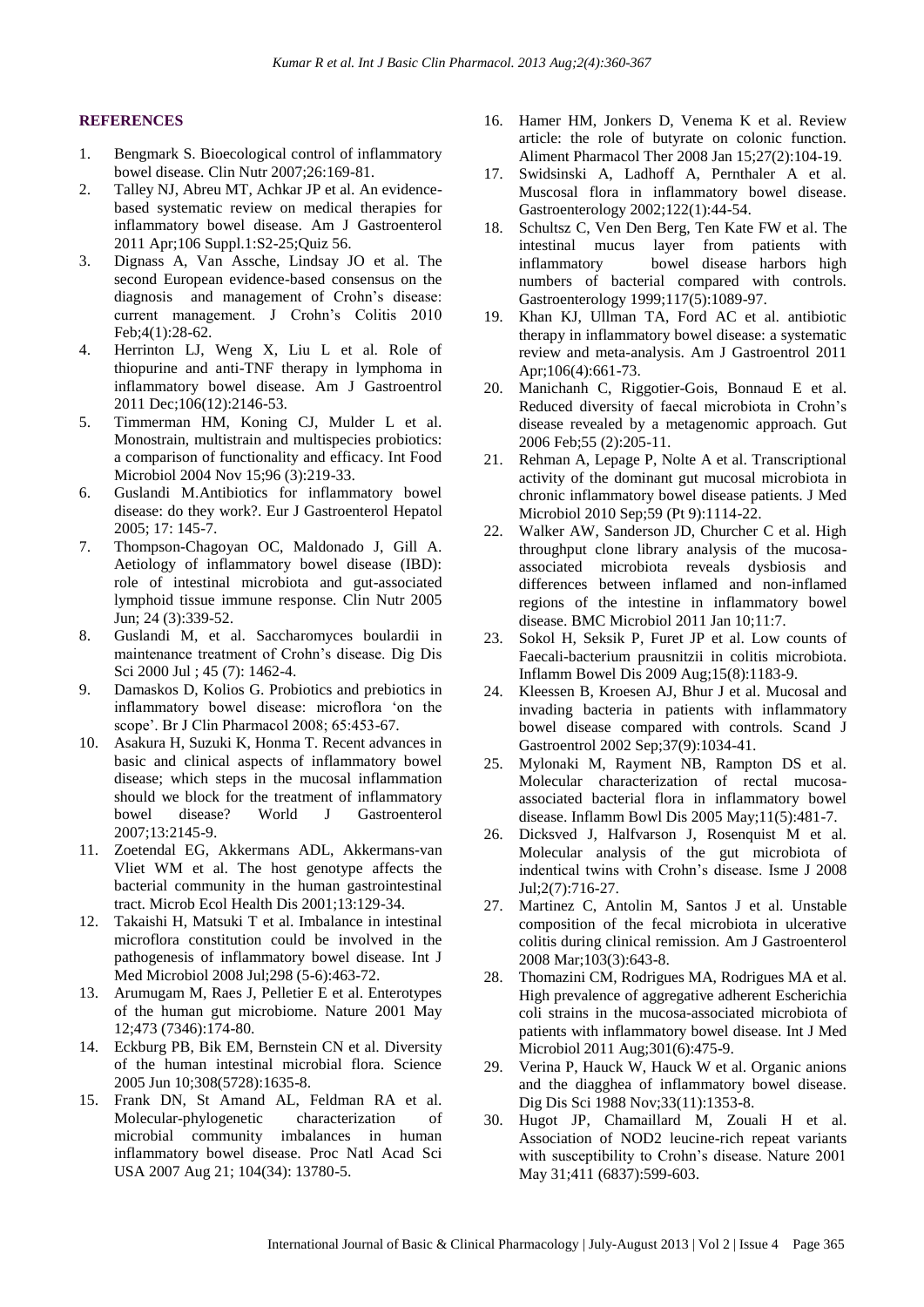- 31. Cho JH, Brant SR. Recent insights into the genetics of inflammatory bowel disease. Gastroentrology 2011 May;140(6):1704-12.
- 32. Abraham C, Medzhitov R. Interactions between the host innate immune system and microbes in inflammatory bowel disease. Gastroenterology 2011 May;140(6):1729-37.
- 33. Danese S. Immune and nonimmune components orchestrate the pathogenesis of inflammatory bowel disease. Am J Physiol Gastrointest. Liver Physiol 2011 May:300(5):G716-22.
- 34. Abraham C, Cho JH. IL-23 and autoimmunity: new insights into the pathogenesis of inflammatory bowel disease. Annu Rev Med 2009;60:97-110.
- 35. Korzenik JR, Podolsky DK. Evolving knowledge and therapy of inflammatory bowel disease. Nat Rev Drug Discov 2006 Mar;5(3):197-209.
- 36. Less CW, Parkes M, Parkes M et al. New IBD genetics: common pathways with other diseases. Gut 2011 Feb 7;60(12):1739-53.
- 37. Food and Agriculture Organization of the United Nations, WHO. Joint FAO/WHO expert consultation on evaluation of health nutritional properties of probiotics in food including powder milk with live lactic acid bacteria. Cordoba:2001 Oct(online).
- 38. Joint Food and Agriculture Organization of the United Nations/World Health Organization Working Group report on drafting guidelines for the evaluation of probiotics in food, London, Ontario, Canada, April 30 and May, 2002 .
- 39. Metchnikoff E. The prolongation of life. Optimistic studies. London: Butterworth-Heinemann, 1907.
- 40. Lilly DM, Stillwell RH. Probiotics: Growth promoting substances produced by microorganisms. Science 1965; 147:747-8.
- 41. Bengmark S. Pre-, Pro- and synbiotics. Curr Opin Clin Nutr Metab Care 2001;4: 571-9.
- 42. Govers MJ et al. Wheat bran affects the site of fermentation of resistant starch and luminal indexes related to colon cancer risk: a study in pigs. GUT; 45: 840-7.
- 43. Shanahan F. Physiological basis for noval drug therapies used to treat the inflammatory bowel diseases. Pathophysiological basis and prospects for probiotic therapy in inflammatory bowel diseases. Am J Physiol Gstrointest Physiol 2005; 288: G417-21.
- 44. Lebeer S, Vanderleyden J, De Keersmaecker SC et al. Genes and molecules of lactobacilli supporting probiotic action. Microbial Mol Biol Rev 2008 Dec; 72(4): 728-64.
- 45. Sherman PM, Ossa JC, Johnson Henry K. Unraveling mechanisms of action of probiotics. Nutr Clin Pract 2009 Feb-Mar;24(1):10-4.
- 46. Oelschlaeger TA. Mechanisms of probiotic actions: a review. Int J Med Microbiol 2010 Jan;300(1): 57-62.
- 47. Karczewski J, Konings I, Troost FJ et al. Regulation of human epithelial tight junction proteins by Lactobacillus plantarum in vivo and protective

effects on the epithelial barrier. Am J Physiol Gastrointest Liver Physiol 2010 Jun;298(6):G851-9.

- 48. Caballero-Franco C, De Simone C, Keller K et al. The VSL#3 probiotic formula induces mucin gene expression and secretion in colonic epithelial cells. Am J Physiol Gastrointest Livel Physiol 2007 Jan;292(1):G315-22.
- 49. Ukena SN, Singh A, Dringenberg U et al. Probiotic Escherichia coli Nissle 1917 inhibits leaky gut by enhancing mucosal integrity. PLoS One 2007;2(12):el308.
- 50. Quigley EM. Gut microbiota and the role of probiotics in therapy. Curr Opin Pharmacol 2011 Oct 11;11(6):593-603.
- 51. Tilg H. Obesity, metabolic syndrome, and microbiota: multiple interactions. J Clin Gastroenterol 2010 Spe;44 Suppl. 1:S16-8.
- 52. Thia KT et al. An update on the epidemiology of inflammatory bowel disease in Asia. Am J Gastroenterol 2008 Dec;103(12):3167-82.
- 53. Kawada M, Arihiro A, Mizoguchi E. Insights from advances in research of chemically induced experimental modles of human inflammatory bowel disease. World J Gastroenterol 2007 Nov 14;13(42): 5581-93.
- 54. Fiasse R, Latinne D. Intestinal helmonths: a clue explaining the low incidence of inflammatory bowel diseases in Subsaharan Africa? Potential benefits and hazards of helminth therapy. Acta Gastroenterol Belg 2006;69:418-22.
- 55. Reddy A, Fried B. The use of Trichuris suis and other helminth therapies to treat Crohn's disease. Parasitol Res 2007;100:921-7.
- 56. Guslandi M, Giollo P, Testoni PA. A pilot trial of Saccharomyces boulardii in ulcerative colitis. Eur J Gastroenterol Hepatol 2003 Jun; 15(6):697-8.
- 57. Ishikawa H, Akedo I, Umesaki Y et al. Randomized controlled trial of the effect of bifidobacteria fermented milk on ulcerative colitis. J Am Coll Nutr 2003 Feb;22 (1):56-63.
- 58. Kato K, Mizuno S, Umesaki Y et al. Randomized placebo-controlled trial assessing the effect of bifidobacteria-fermented milk on active ulcerative colitis. Aliment Pharmacol Ther 2004 Nov 15;20(10):1133-41.
- 59. Tursi A, Brandimarte G, Giorgetti GM et al. Lowdole balsalazide plus a high-potency probiotic preparation is more effective than balsalazide alone or mesalazine in the treatment of acute mildto-moderate ulcerative colitis. Med Sci Monti 2004 Nov;10(11):PI126-31.
- 60. Bibiloni R, Fedorak RN, Tannock GW et al. VSL#3 probiotic-mixture induces remission in patients with active ulcerative colitis. Am J Gastroenterol 2005 Jul;100 (7):1539-46.
- 61. Tsuda Y, Yoshimatsu Y, Aoki H et al. Clinical effectiveness of probiotics therapy (BIO-THREE) in patients with ulcerative colitis refractory to conventional therapy. Scand J Gastroenterol 2007 Nov;42(11):1306-11.